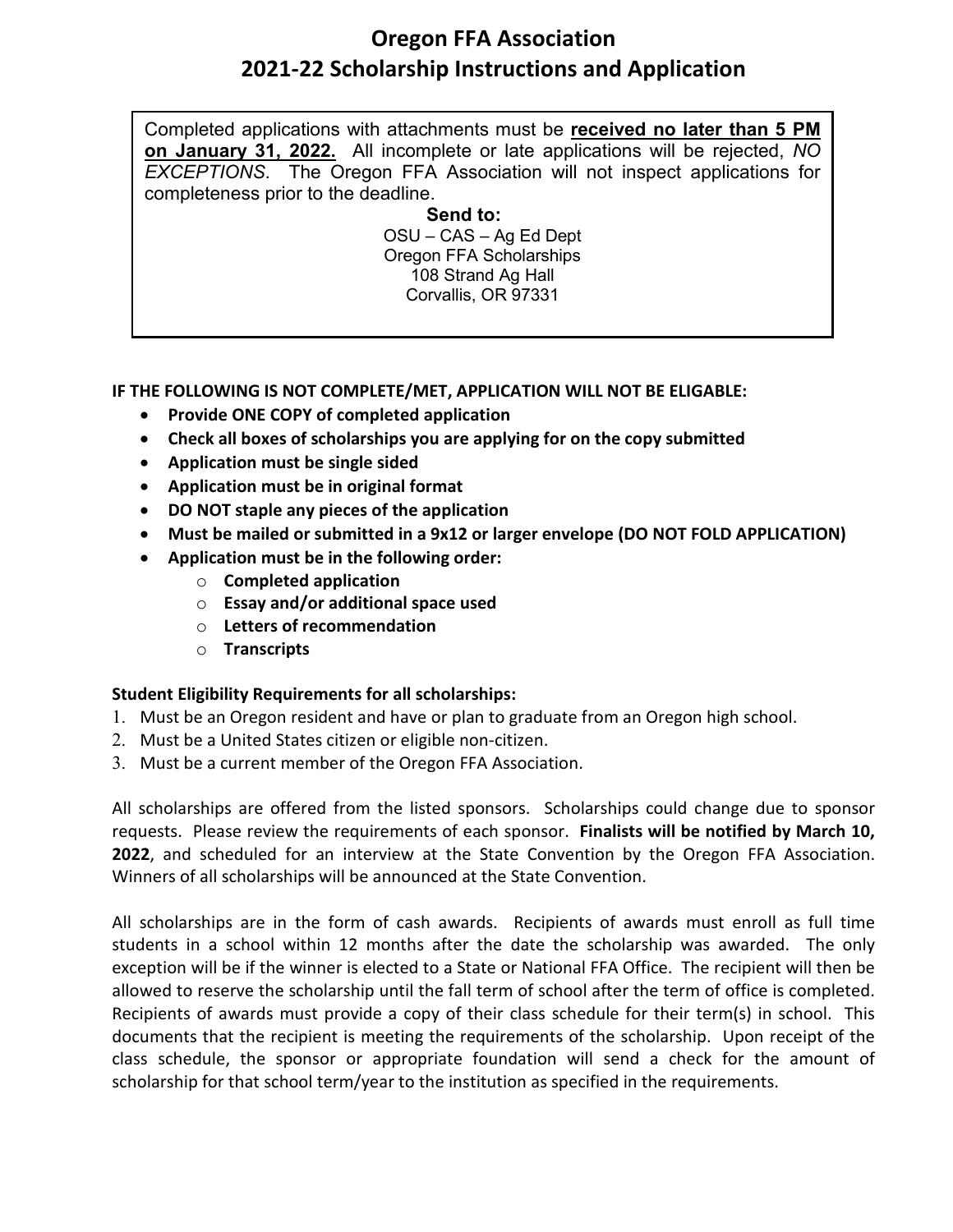| <b>OREGON FAIRS FOUNDATION</b> |                                                                                                                                                                                                                                                                                                                                                                                                                                                                                                                               |  |  |  |  |  |
|--------------------------------|-------------------------------------------------------------------------------------------------------------------------------------------------------------------------------------------------------------------------------------------------------------------------------------------------------------------------------------------------------------------------------------------------------------------------------------------------------------------------------------------------------------------------------|--|--|--|--|--|
| <b>Purpose</b>                 | The Oregon Fairs Foundation offers this scholarship to provide incentive for further education and<br>recognition for meritorious work and achievement in FFA and at county fairs.                                                                                                                                                                                                                                                                                                                                            |  |  |  |  |  |
| <b>Criteria</b>                | Applicant must be a senior in high school.<br>Within two years following graduation from high school, applicants must attend a vocational-<br>technical school, community college, or a four-year college or university that will lead to a<br>vocational certificate, license, or college degree.<br>Applicant must have participated in FFA activities at their county fair for two or more years.                                                                                                                          |  |  |  |  |  |
| <b>Selection</b>               | A Selection Committee will review all applications and select up to 12 finalists to be interviewed.<br>Award will be based on contribution of leadership at the applicant's county fair, understanding of<br>the impact of fairs on positive youth development and future commitment to fairs, demonstrated<br>growth through FFA, citizenship and leadership in school and community, and education and<br>career plans. Winners will be announced at the State FFA Convention. Monies will be sent<br>following state fair. |  |  |  |  |  |
| Award                          | The Oregon Fairs Foundation offers four scholarships for \$1,000.                                                                                                                                                                                                                                                                                                                                                                                                                                                             |  |  |  |  |  |

|                                                                 | DARRELL RICKSGER MEMORIAL SCHOLARSHIP                                                                                                                                                                                                                                                                                                                                                                                                                                                                                                                                      |  |  |  |  |  |
|-----------------------------------------------------------------|----------------------------------------------------------------------------------------------------------------------------------------------------------------------------------------------------------------------------------------------------------------------------------------------------------------------------------------------------------------------------------------------------------------------------------------------------------------------------------------------------------------------------------------------------------------------------|--|--|--|--|--|
| <b>Criteria</b>                                                 | Must have 3.0 GPA or better at time of application<br>٠<br>Applicants must have completed at least three (3) years of an Agriculture Science and<br>Technology Program.<br>Students eligible to receive this scholarship must be graduating high school seniors or in<br>٠<br>their first year of post-secondary education.<br>Past State FFA Officers are ineligible to apply<br>٠<br>Applicants must have received or will be receiving their State FFA Degree at time of<br>application<br>Must have successfully engaged in a Supervised Agricultural Experience (SAE) |  |  |  |  |  |
| <b>Selection</b>                                                | Applicants are to be judged on the basis of their leadership ability, FFA involvement and scholastic<br>achievement.                                                                                                                                                                                                                                                                                                                                                                                                                                                       |  |  |  |  |  |
| Award<br>and<br>procedure to<br>obtain<br>scholarship<br>monies | One (1) scholarship of \$1000. The State FFA Office will notify the Oregon FFA Foundation with the<br>scholarship name, and the intended recipient of the scholarship after the winner is selected at the<br>annual State FFA Convention.<br>To receive your scholarship, provide the following to the Oregon FFA Foundation:<br>Name and address of the college you will be attending<br>Student ID # (and/or Social Security Number)<br>Proof of registration (Your class schedule)<br>$\bullet$                                                                         |  |  |  |  |  |
|                                                                 | Proof of enrollment is required before scholarship funds are paid through the Oregon FFA<br>Foundation                                                                                                                                                                                                                                                                                                                                                                                                                                                                     |  |  |  |  |  |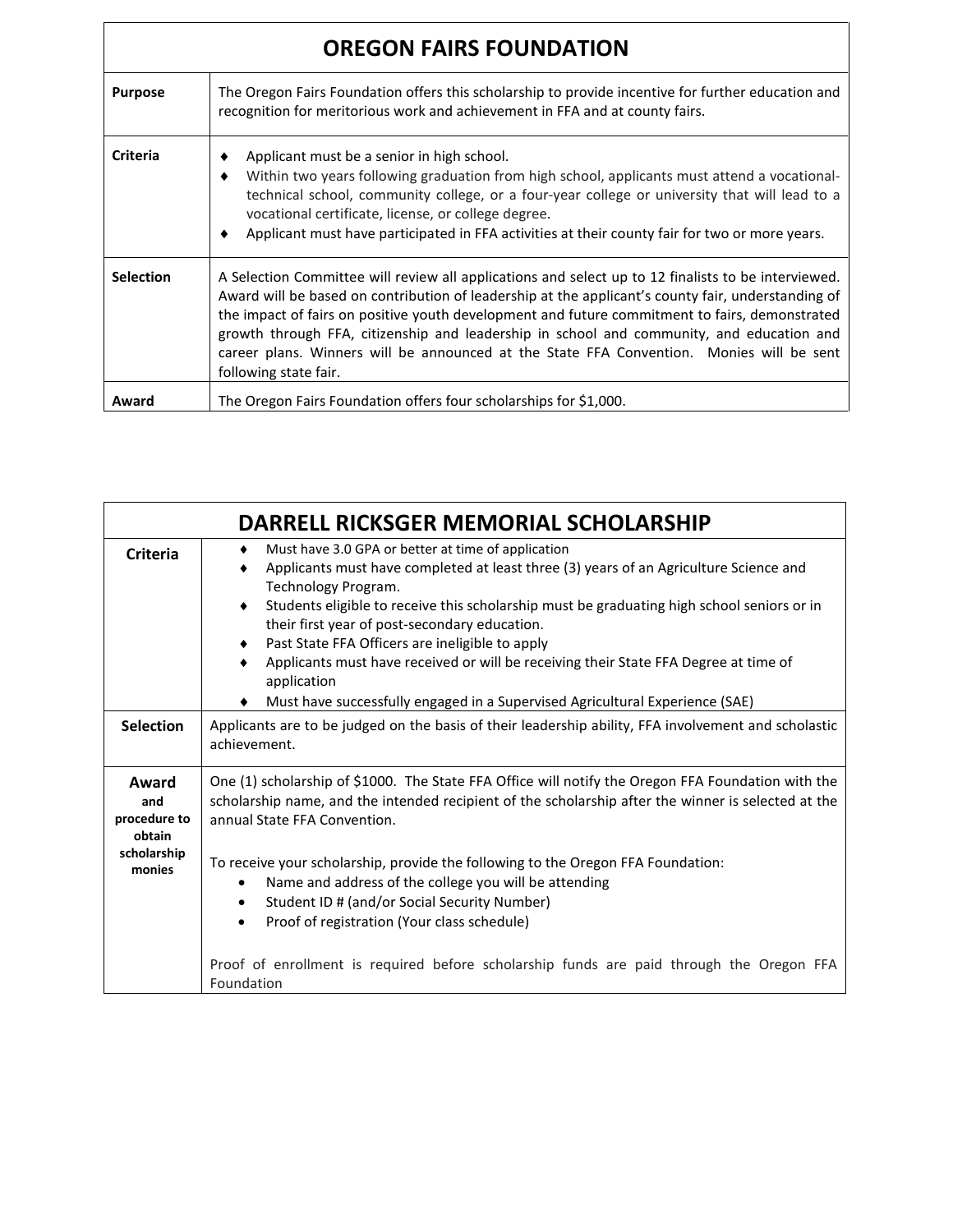| Professor Gibson was the Head of the Agricultural Education Department of Oregon Agricultural<br>College from 1920 to 1953, and was a leader in the initiation of the Agricultural Education program<br>as it stands today. Some of his accomplishments during his many years of service include the<br>following: In 1928 Professor Gibson organized evening classes for young farmers to provide<br>teaching facilities for students in Agricultural Education. In 1936 he developed a program of<br>instructional material for teacher in-service use when teaching different areas of agricultural<br>production. In 1938 the U.S. Office of Education appointed Professor Gibson to a committee, which<br>reviewed teacher training objectives in Vocational Education in Agriculture. In 1939, the<br>Department of Agricultural Education and the State Department of Vocational Education<br>developed the first student teaching program. This program was the forerunner of the student<br>teaching program, as it is known today. Professor Gibson was strongly involved with young farmers<br>and teacher in-service, as well as students in Agricultural Education. He became well known in<br>other states, especially in Arizona and Hawaii. The family of Professor Gibson initiated the H. H.<br>Gibson Memorial Scholarship in 1960 to encourage students of Vocational Agriculture to further<br>their training in an agriculture curriculum of their choice.<br>The agriculture scholarships will be granted to applicants who have completed the agriculture<br>education program in their high school and rank in the upper one-third (1/3) of their<br>graduating class.<br>Applicants must further their training in an agriculture curriculum at Oregon State University.<br>Applicants are to be judged on the basis of their leadership ability, scholastic achievement, |
|-----------------------------------------------------------------------------------------------------------------------------------------------------------------------------------------------------------------------------------------------------------------------------------------------------------------------------------------------------------------------------------------------------------------------------------------------------------------------------------------------------------------------------------------------------------------------------------------------------------------------------------------------------------------------------------------------------------------------------------------------------------------------------------------------------------------------------------------------------------------------------------------------------------------------------------------------------------------------------------------------------------------------------------------------------------------------------------------------------------------------------------------------------------------------------------------------------------------------------------------------------------------------------------------------------------------------------------------------------------------------------------------------------------------------------------------------------------------------------------------------------------------------------------------------------------------------------------------------------------------------------------------------------------------------------------------------------------------------------------------------------------------------------------------------------------------------------------------------------------------------------------------------------|
|                                                                                                                                                                                                                                                                                                                                                                                                                                                                                                                                                                                                                                                                                                                                                                                                                                                                                                                                                                                                                                                                                                                                                                                                                                                                                                                                                                                                                                                                                                                                                                                                                                                                                                                                                                                                                                                                                                     |
|                                                                                                                                                                                                                                                                                                                                                                                                                                                                                                                                                                                                                                                                                                                                                                                                                                                                                                                                                                                                                                                                                                                                                                                                                                                                                                                                                                                                                                                                                                                                                                                                                                                                                                                                                                                                                                                                                                     |
| citizenship, cooperation and financial need. The Agricultural Education Scholarship Committee,<br>including the Head Teacher Educator in Agricultural Education at Oregon State University, will<br>select the recipients of the scholarship after review of student applications and personal interviews<br>at the State FFA Convention. The Head Teacher Educator will provide the recipients applications to<br>the office of the Head Advisor for the College of Agricultural Science where processing of<br>paperwork, contacting the recipients to confirm selection, and notifying donor(s) of the newest<br>recipients will be accomplished.                                                                                                                                                                                                                                                                                                                                                                                                                                                                                                                                                                                                                                                                                                                                                                                                                                                                                                                                                                                                                                                                                                                                                                                                                                                |
| The family of H. H. Gibson will offer two (2) scholarships at \$500 each. The State FFA Office will<br>notify the College of Agricultural Sciences Student Advancement Office with the scholarship name,<br>the intended recipients of the scholarship, and the scholarship amounts after the winners are<br>picked in March at the State FFA Convention.                                                                                                                                                                                                                                                                                                                                                                                                                                                                                                                                                                                                                                                                                                                                                                                                                                                                                                                                                                                                                                                                                                                                                                                                                                                                                                                                                                                                                                                                                                                                           |
| 1. When the recipient enrolls in OSU, they are to contact:<br><b>College of Agricultural Sciences</b><br><b>Student Advancement Office</b><br>147 Strand Hall<br><b>Oregon State University</b><br>Corvallis, OR 97331<br>(541) 737-2211<br>casstudy@oregonstate.edu<br>2. The Student Advancement Office will then send an authorization for payment to the OSU<br>Foundation.                                                                                                                                                                                                                                                                                                                                                                                                                                                                                                                                                                                                                                                                                                                                                                                                                                                                                                                                                                                                                                                                                                                                                                                                                                                                                                                                                                                                                                                                                                                     |
|                                                                                                                                                                                                                                                                                                                                                                                                                                                                                                                                                                                                                                                                                                                                                                                                                                                                                                                                                                                                                                                                                                                                                                                                                                                                                                                                                                                                                                                                                                                                                                                                                                                                                                                                                                                                                                                                                                     |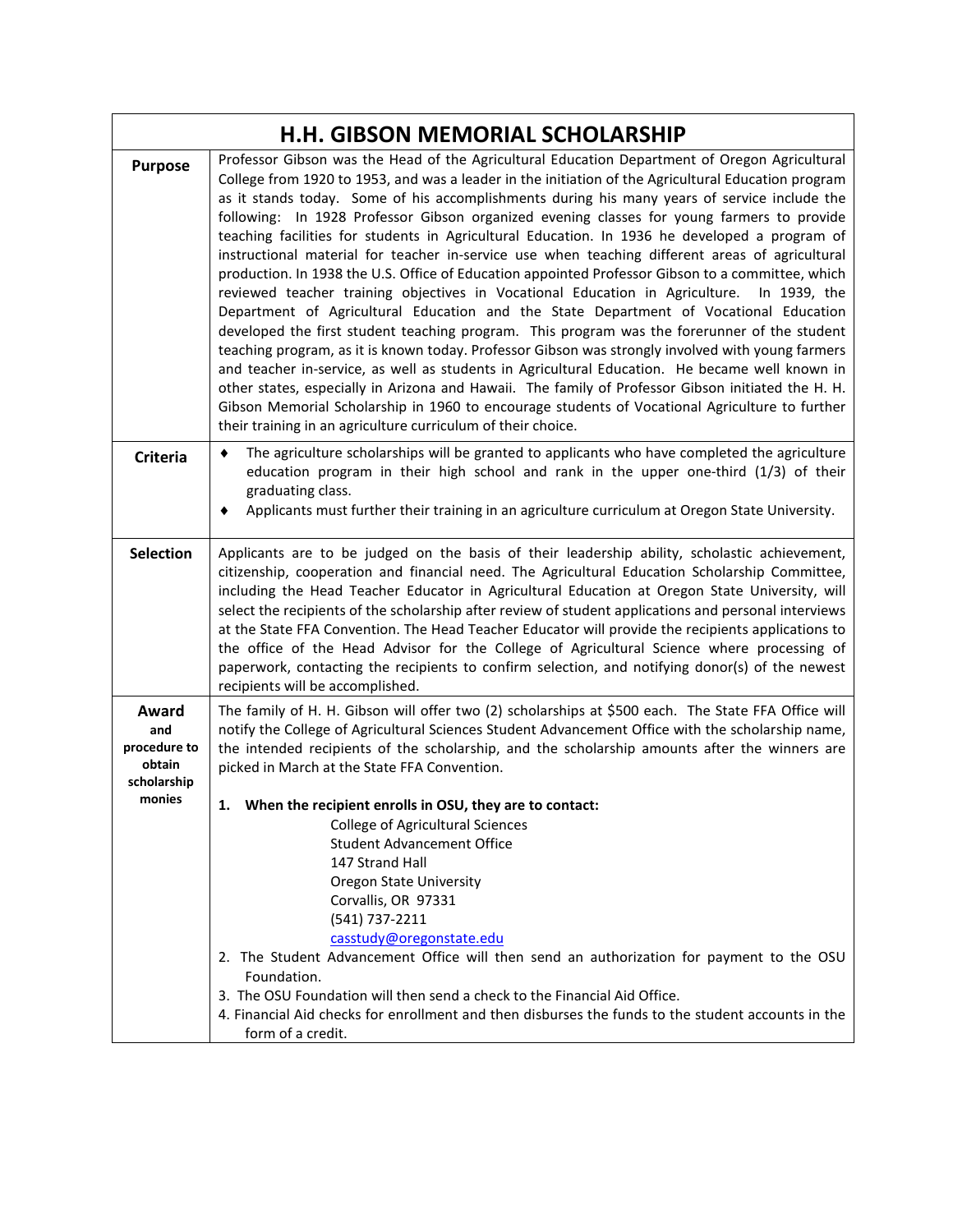|                                                       | <b>OREGON STATE FFA ALUMNI EDUCATIONAL SCHOLARSHIP</b>                                                                                                                                                                                                                                                                                                                        |  |  |  |  |  |  |  |
|-------------------------------------------------------|-------------------------------------------------------------------------------------------------------------------------------------------------------------------------------------------------------------------------------------------------------------------------------------------------------------------------------------------------------------------------------|--|--|--|--|--|--|--|
| <b>Purpose</b>                                        | The Oregon State FFA Alumni & Supporters supports and promotes the FFA organization, FFA<br>activities and agricultural education. The purpose of this Educational Scholarship is to award FFA<br>members that have excelled in FFA programs and will continue to support and promote the FFA<br>program.                                                                     |  |  |  |  |  |  |  |
| <b>Criteria</b>                                       | Applicant must be from an Oregon FFA chapter that has a current paid and active Oregon<br>٠<br>State FFA Alumni Chapter.<br>Applicant must have a 2.0 cumulative GPA or better.<br>٠                                                                                                                                                                                          |  |  |  |  |  |  |  |
| <b>Selection</b>                                      | The Selection Committee made up of at least one State Alumni Council, Alumni Member, and<br>representative of the agri-business community will evaluate applications using a point scale to<br>evaluate applications prior to the Annual State FFA Convention. At Convention the top applicants<br>will be interviewed and the top applicant will be awarded the scholarship. |  |  |  |  |  |  |  |
| Award<br>and<br>procedure to<br>obtain<br>scholarship | The Oregon FFA Alumni & Supporters will offer one (1) scholarship of \$1000. To receive your<br>scholarship, provide the following:<br>Name and address of the college you will be attending<br>Student ID # (and/or Social Security Number)<br>$\bullet$<br>Proof of registration (Your class schedule)                                                                      |  |  |  |  |  |  |  |
| monies                                                | Funds will be sent to the school and deposited in your student account.                                                                                                                                                                                                                                                                                                       |  |  |  |  |  |  |  |

|                                                                 | <b>ARTHUR "RAY" GILMORE MEMORIAL SCHOLARSHIP</b>                                                                                                                                                                                                                                                                                                                                                                                                                                                                                                                                                                                                                                                                                                                                                                                                                                                                                                                                                                                  |
|-----------------------------------------------------------------|-----------------------------------------------------------------------------------------------------------------------------------------------------------------------------------------------------------------------------------------------------------------------------------------------------------------------------------------------------------------------------------------------------------------------------------------------------------------------------------------------------------------------------------------------------------------------------------------------------------------------------------------------------------------------------------------------------------------------------------------------------------------------------------------------------------------------------------------------------------------------------------------------------------------------------------------------------------------------------------------------------------------------------------|
| <b>Purpose</b>                                                  | During his teaching career, Mr. Ray Gilmore was an Agriculture Science and Technology instructor<br>and FFA advisor in several programs in western Oregon. Due to medical reasons, he retired in<br>2003 from the Molalla FFA program. Even after he retired, he volunteered his time on many levels<br>to work with the agriculture students/ FFA members of this state. Mr. Gilmore deeply believed in<br>the goals, purpose, and life-long learning that Agriculture Education and FFA membership provide<br>high school students. Mr. Gilmore's service to the Oregon FFA at local, state and national levels<br>demonstrated his tireless commitment to agriculture students and FFA members. He was devoted<br>to bringing out the best in all his students through their education and involvement in the FFA.<br>With Mr. Gilmore's blessing, the Gilmore family initiated this scholarship though the Oregon FFA<br>Foundation to encourage and support students that are pursuing a degree in Agriculture<br>Education. |
| <b>Criteria</b>                                                 | Applicant must have a 3.0 cumulative GPA or better.<br>٠<br>Applicants must have completed at least three (3) years of an Agriculture Science and<br>$\bullet$<br>Technology Program.<br>Students eligible to receive this scholarship must be graduating high school seniors or in their<br>٠<br>first year of post-secondary education.<br>Applicants must be pursuing a degree in Agriculture Education.                                                                                                                                                                                                                                                                                                                                                                                                                                                                                                                                                                                                                       |
| <b>Selection</b>                                                | Applicants are to be judged on the basis of their leadership ability, scholastic achievement,<br>citizenship, cooperation and financial need.                                                                                                                                                                                                                                                                                                                                                                                                                                                                                                                                                                                                                                                                                                                                                                                                                                                                                     |
| Award<br>and<br>procedure to<br>obtain<br>scholarship<br>monies | The family of Arthur "Ray" Gilmore will offer one (1) scholarship of \$500. The State FFA Office will<br>notify the Oregon FFA Foundation with the scholarship name, and the intended recipient of the<br>scholarship after the winner is selected at the annual State FFA Convention.<br>To receive your scholarship, provide the following to the Oregon FFA Foundation:<br>Name and address of the college you will be attending<br>٠<br>Student ID # (and/or Social Security Number)<br>$\bullet$<br>Proof of registration (Your class schedule)<br>$\bullet$<br>Proof of enrollment is required before scholarship funds are paid through the Oregon FFA<br>Foundation                                                                                                                                                                                                                                                                                                                                                       |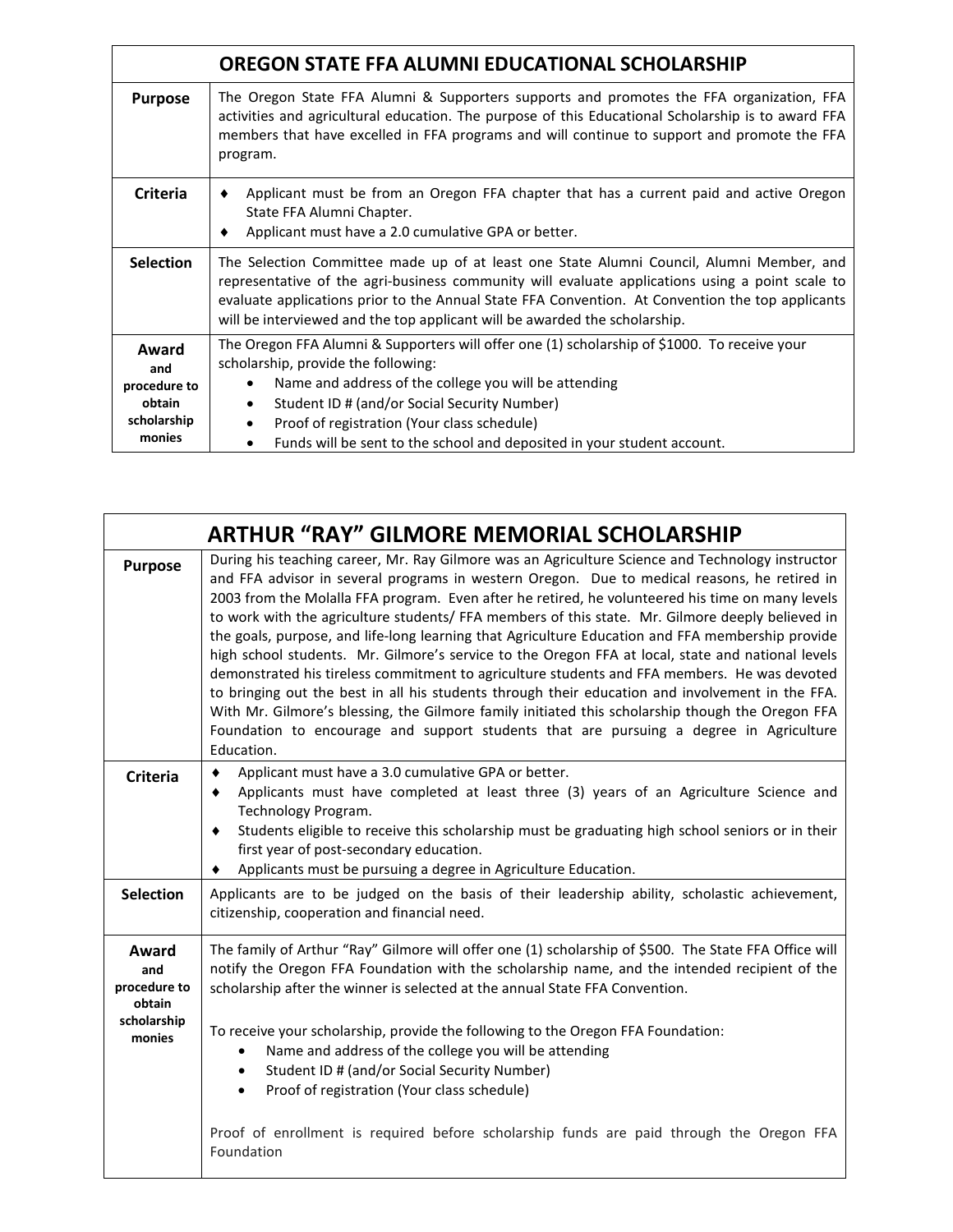|                                                                 | <b>Next Gen Career and Technical Education (CTE) Scholarship</b>                                                                                                                                                                                                                                                                                                                                                                                                                            |
|-----------------------------------------------------------------|---------------------------------------------------------------------------------------------------------------------------------------------------------------------------------------------------------------------------------------------------------------------------------------------------------------------------------------------------------------------------------------------------------------------------------------------------------------------------------------------|
| <b>Purpose</b>                                                  | The Oregon FFA Alumni & Supporters is excited to support the Next Gen Career & Technical<br>Education (CTE) Scholarship. The Next Gen CTE Scholarship is designed to encourage and promote<br>students who display a strong work ethic and a passion for agricultural, vocational and<br>manufacturing careers. This scholarship is to be used for educational opportunities in trade,<br>vocational, and technical training.                                                               |
|                                                                 | The award must be used within two (2) school years after graduating from high school.                                                                                                                                                                                                                                                                                                                                                                                                       |
| <b>Criteria</b>                                                 | The following qualifications must be met for scholarship eligibility:<br>Must be a paid member of a current FFA chapter in Oregon.<br>1.<br>Must have been a paid member of a current FFA chapter for two consecutive years.<br>2.<br>Must have an Alumni and Supporters chapter in good standing for their local FFA chapter.<br>3.<br>Must be a high school senior.<br>4.<br>Student should share what they intend to do as a career and the impact it can have in the<br>5.<br>industry. |
| <b>Selection</b>                                                | The Selection Committee made up of at least one State Alumni Council, Alumni Member, and<br>representative of the agri-business community will evaluate applications using a point's scale to<br>choose finalists to be interviewed. Finalists will be interviewed by the Oregon FFA Alumni and<br>Supporters.                                                                                                                                                                              |
| Award<br>and<br>procedure to<br>obtain<br>scholarship<br>monies | The Oregon FFA Alumni & Supporters will offer one at least one NextGen Scholarship. To receive<br>your scholarship, provide the following:<br>Name and address of the college or school you will be attending<br>Proof of registration (Your class schedule)<br>$\bullet$<br>Student ID # (and/or Social security number)<br>Funds will be sent to the school and deposited into your student account.                                                                                      |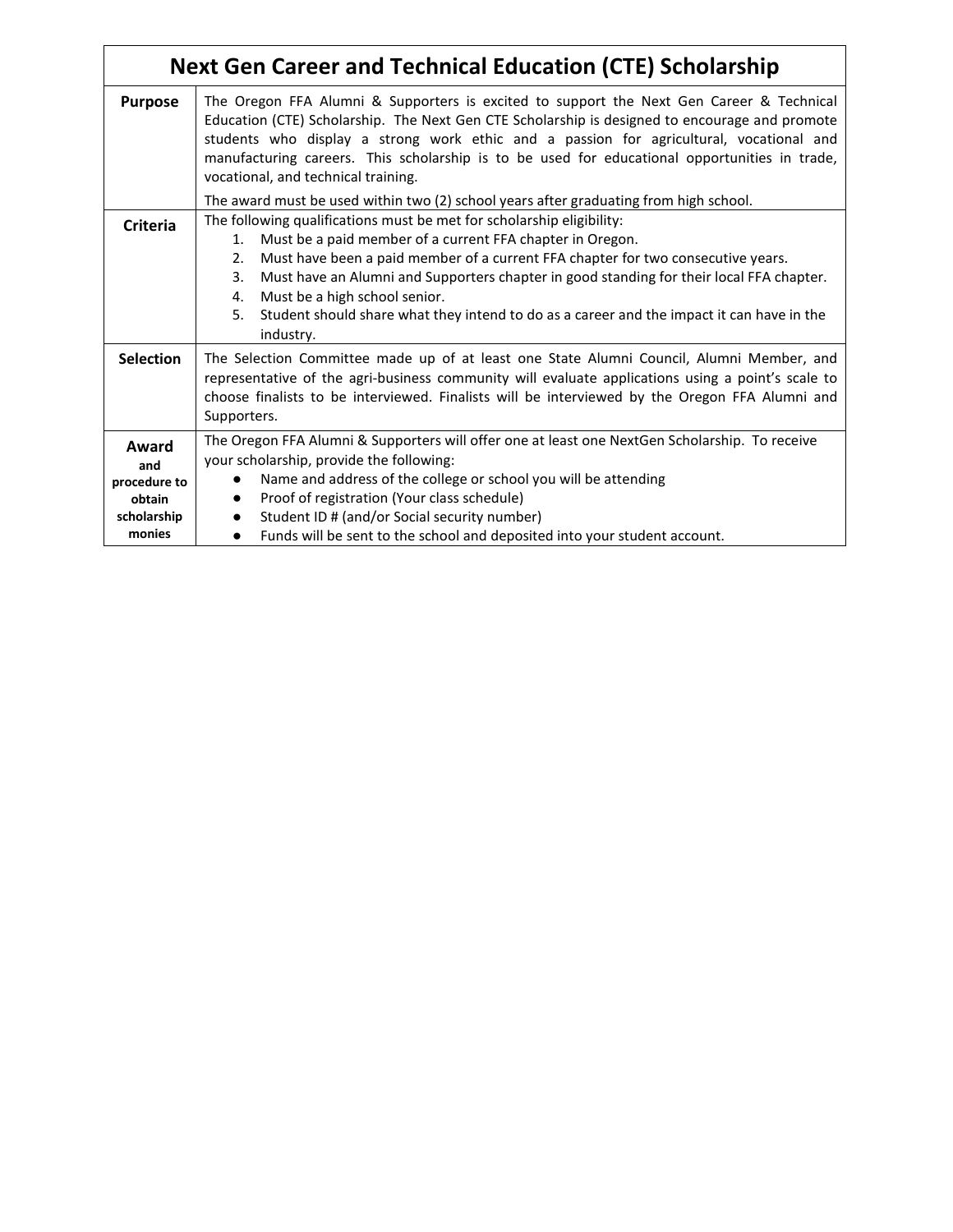# **Oregon FFA Association 2021-22 Scholarship Application**

#### **Submit ONE Original application**

| (Check all scholarships you are applying for) |                                     |  |  |  |
|-----------------------------------------------|-------------------------------------|--|--|--|
| <b>Oregon Fairs Foundation</b>                | <b>Gilmore Memorial Scholarship</b> |  |  |  |
| H.H. Gibson Memorial                          | Ricksger Memorial Scholarship       |  |  |  |
| Oregon FFA State Alumni                       | Next Gen CTE Scholarship            |  |  |  |

| <b>Full Name</b>                                                          |                                                                           |  |        |                |  |                     |                                 |       |       | <b>Birth Date</b> |  |  |
|---------------------------------------------------------------------------|---------------------------------------------------------------------------|--|--------|----------------|--|---------------------|---------------------------------|-------|-------|-------------------|--|--|
| Current<br>Address                                                        |                                                                           |  |        | City           |  |                     |                                 |       | State | Zip               |  |  |
| Home Phone                                                                |                                                                           |  |        |                |  |                     |                                 |       |       |                   |  |  |
| <b>Email Address</b>                                                      |                                                                           |  |        |                |  |                     |                                 |       |       |                   |  |  |
|                                                                           | Is your permanent residence? Rural Farm<br>Urban<br>Rural Non-Farm        |  |        |                |  |                     |                                 |       |       |                   |  |  |
| Have you maintained Oregon residency since Sept.1, 2009? Yes/No           |                                                                           |  |        |                |  |                     |                                 |       |       |                   |  |  |
| Are you a U.S. citizen, an eligible citizen, or neither?                  |                                                                           |  |        |                |  |                     |                                 |       |       |                   |  |  |
|                                                                           |                                                                           |  |        |                |  |                     |                                 |       |       |                   |  |  |
| Contact Information: This is for my                                       |                                                                           |  | parent | Other, specify |  |                     |                                 |       |       |                   |  |  |
| <b>Full Name</b>                                                          |                                                                           |  |        |                |  |                     |                                 |       |       |                   |  |  |
| Address                                                                   |                                                                           |  |        | City           |  |                     |                                 | State |       | Zip               |  |  |
| <b>Work Phone</b>                                                         |                                                                           |  |        |                |  | Home Phone          |                                 |       |       |                   |  |  |
|                                                                           | Contact Information: This is for my<br>Other, specify<br><i>s</i> lparent |  |        |                |  |                     |                                 |       |       |                   |  |  |
| <b>Full Name</b>                                                          |                                                                           |  |        |                |  |                     |                                 |       |       |                   |  |  |
| Address                                                                   |                                                                           |  |        | City           |  |                     |                                 |       | State | Zip               |  |  |
| Work Phone                                                                | Home Phone                                                                |  |        |                |  |                     |                                 |       |       |                   |  |  |
|                                                                           |                                                                           |  |        |                |  |                     |                                 |       |       |                   |  |  |
| Years enrolled in Secondary Agriculture Education courses?                |                                                                           |  |        |                |  |                     |                                 |       |       |                   |  |  |
| Are you a currently paid member of the Oregon FFA Association? Yes/No     |                                                                           |  |        |                |  |                     |                                 |       |       |                   |  |  |
| Years as paid local, state, and national FFA member?                      |                                                                           |  |        |                |  |                     |                                 |       |       |                   |  |  |
| FFA Chapter                                                               |                                                                           |  |        |                |  | FFA Chapter Advisor |                                 |       |       |                   |  |  |
|                                                                           |                                                                           |  |        |                |  |                     |                                 |       |       |                   |  |  |
| Name of High School<br>City                                               |                                                                           |  |        |                |  |                     |                                 |       |       |                   |  |  |
| What year did/will you receive a high school diploma?                     |                                                                           |  |        |                |  |                     |                                 |       |       |                   |  |  |
| High School GPA<br><b>ACT Score</b><br><b>SAT Score</b>                   |                                                                           |  |        |                |  |                     |                                 |       |       |                   |  |  |
| What is your rank in your high school senior class:<br>Out of<br>Students |                                                                           |  |        |                |  |                     |                                 |       |       |                   |  |  |
| College Choice<br>City<br>State                                           |                                                                           |  |        |                |  |                     |                                 |       |       |                   |  |  |
| College GPA<br>Degree Pursued (B.S., B.A., Masters)                       |                                                                           |  |        |                |  |                     |                                 |       |       |                   |  |  |
| Major Field                                                               |                                                                           |  |        |                |  |                     |                                 |       |       |                   |  |  |
| <b>College Enrollment Date</b>                                            |                                                                           |  |        |                |  |                     | <b>Expected Graduation Date</b> |       |       |                   |  |  |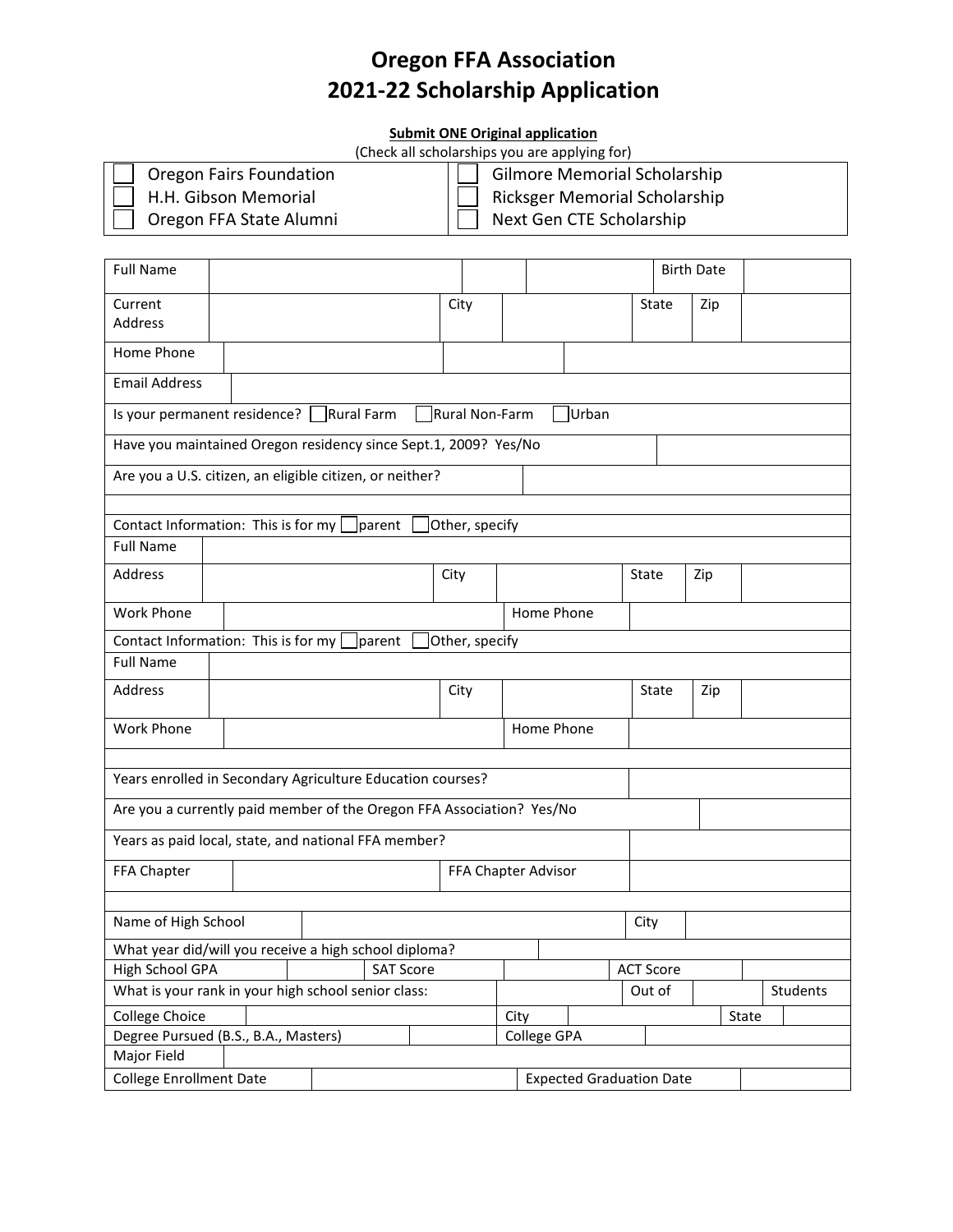|                                                                      | Supervised Agricultural Experience (SAE) Program. Explain briefly how you started your SAE program, how your |
|----------------------------------------------------------------------|--------------------------------------------------------------------------------------------------------------|
| program has developed and how your SAE relates to your future goals. |                                                                                                              |

#### **Describe the type of work, major responsibility or career activities that became a part of your SAE program while in FFA**. Depending on the nature of each responsibility, the terms used to describe may include hours worked, number of acres, head of livestock, earnings, etc.

| Year | Type of Work/Enterprise, Major Responsibilities<br>or Career Activities | Size/Scope | Percent<br>Ownership |
|------|-------------------------------------------------------------------------|------------|----------------------|
|      |                                                                         |            |                      |
|      |                                                                         |            |                      |
|      |                                                                         |            |                      |
|      |                                                                         |            |                      |

#### **List a maximum of eight major FFA activities** and the level of participation in each:

| <b>Activity</b> | Year | Chapter | <b>District</b> | <b>State</b> | <b>National</b> |
|-----------------|------|---------|-----------------|--------------|-----------------|
|                 |      |         |                 |              |                 |
|                 |      |         |                 |              |                 |
|                 |      |         |                 |              |                 |
|                 |      |         |                 |              |                 |
|                 |      |         |                 |              |                 |
|                 |      |         |                 |              |                 |
|                 |      |         |                 |              |                 |
|                 |      |         |                 |              |                 |

**School and Community.** List eight major non-FFA activities and accomplishments achieved that were helpful in making you a more involved and contributing individual to your school and community. These activities may include class offices, extracurricular student activities, etc.

| <b>Activity</b> | Year(s) |
|-----------------|---------|
|                 |         |
|                 |         |
|                 |         |
|                 |         |
|                 |         |
|                 |         |
|                 |         |
|                 |         |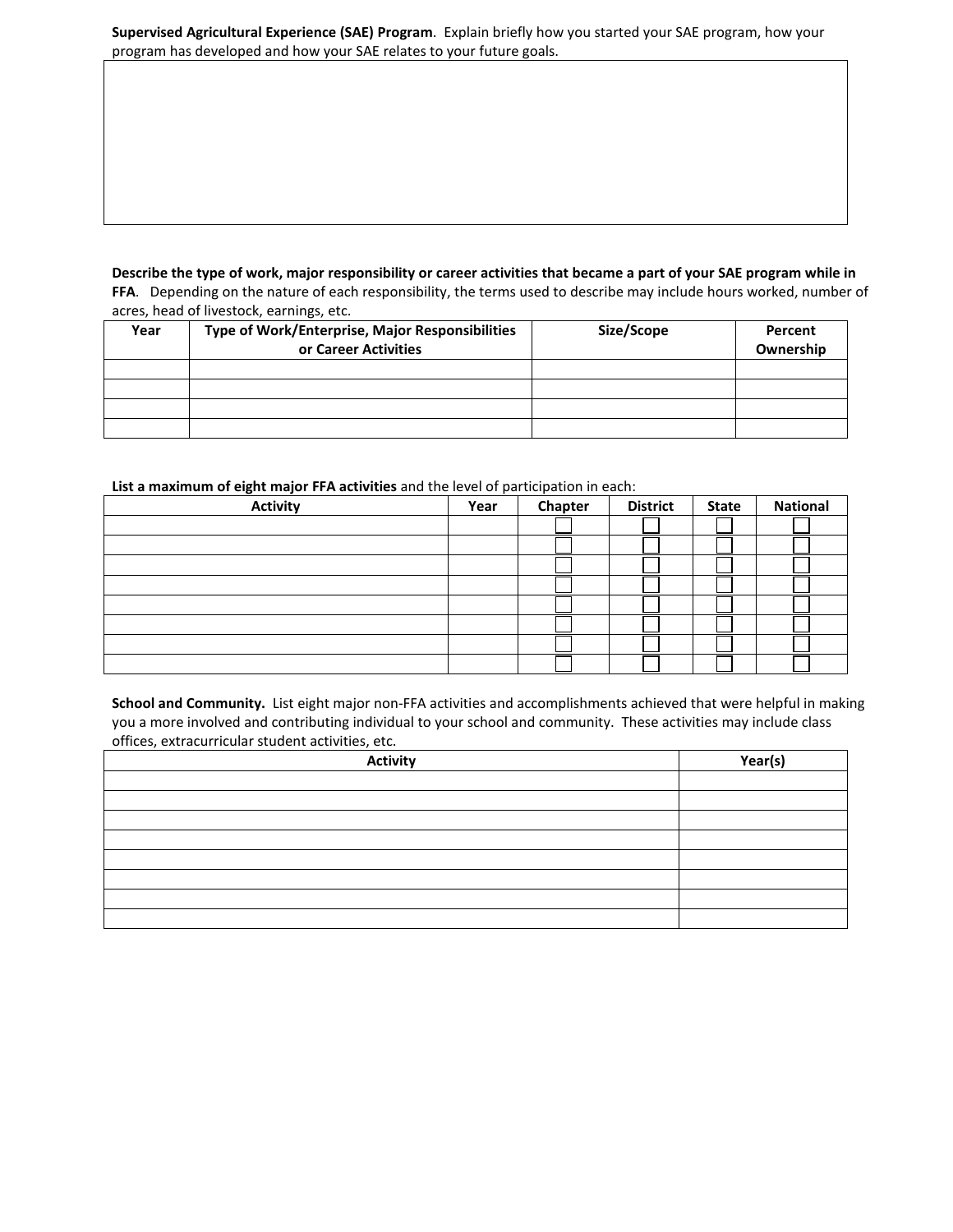#### **Explain your long-range goals for school, employment, life-and describe what specific skills and personal values you want to foster in yourself to achieve those ends.**

#### **Explain how your experiences in FFA will benefit your future.**

#### **Expected Financial Analysis for First Year of School:**

| <b>EXPENSES:</b> | <b>REVENUE:</b>          |  |
|------------------|--------------------------|--|
| Tuition          | Scholarship(s)           |  |
| <b>Books</b>     | Trusts/College Funds     |  |
| Housing          | Parents                  |  |
| Living Expenses  | Gifts                    |  |
| Transportation   | Savings                  |  |
|                  | SAE Income               |  |
|                  | <b>Employment Income</b> |  |
| <b>TOTAL</b>     | <b>TOTAL</b>             |  |

### **Required Attachments:**

- **1. High School Transcript.** Photocopies are accepted. If you have a transcript in an "official" sealed envelope, remove it from the envelope. Transcripts must list each course taken, grades, grade points, and credit hours.
- **2. College Transcript, if enrolled.** Photocopies are accepted. If you have a transcript in an "official" sealed envelope, remove it from the envelope. Transcripts must list each course taken, grades, grade points, and credit hours.
- **3. ONE Reference Letter from FFA Advisor**
- **4. ONE Letter of Recommendation from a source other than a relative or Advisor.**